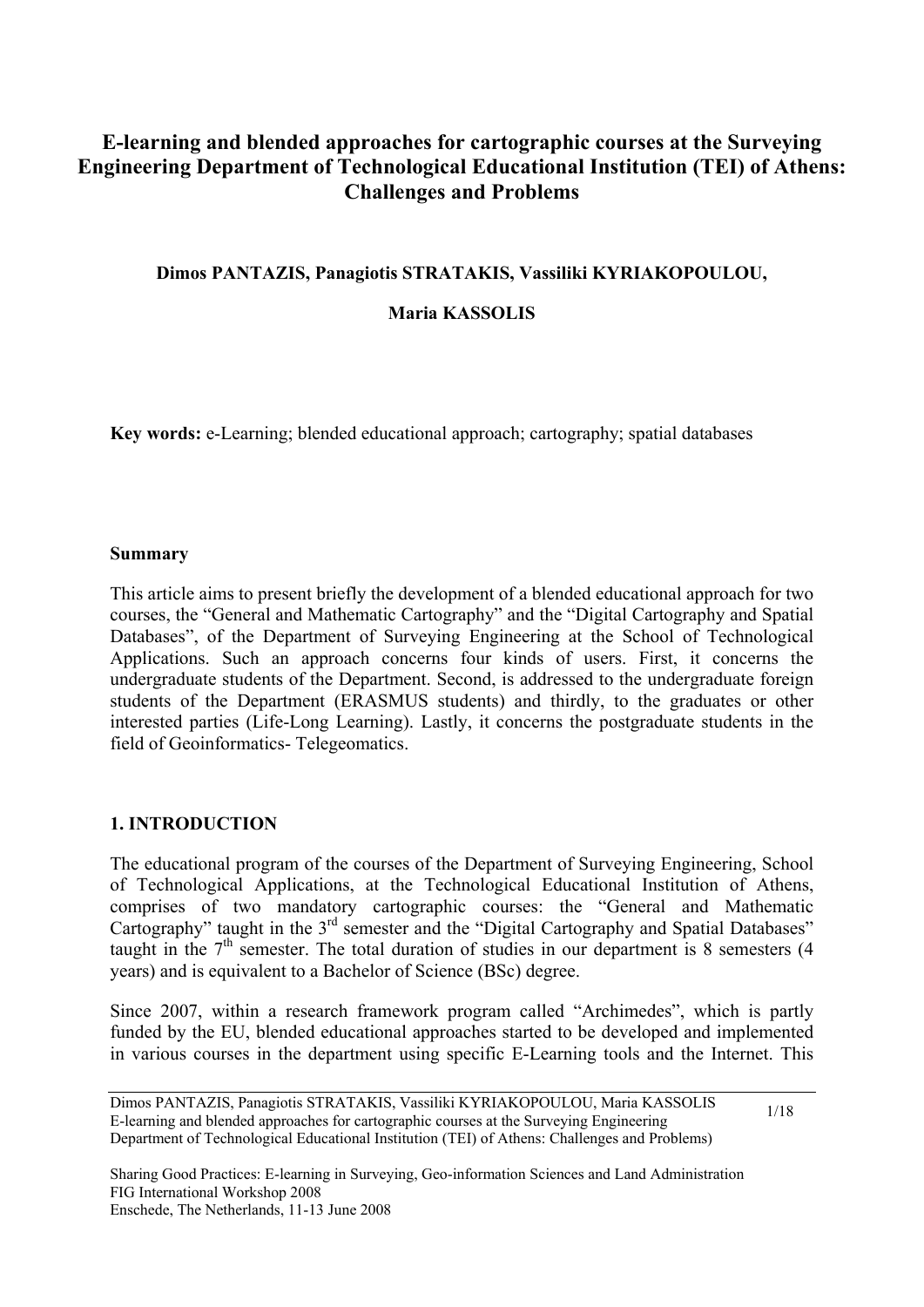project - concerning the cartographic courses - continues, besides the termination of the research program, having as principal goals:

- -The development of a blended educational approach (60% traditional- 40% e-Learning) for the full-time students in the two cartographic courses of the department.
- -The development of a blended educational approach (30% traditional- 70% e-Learning) for the ERASMUS students in the two cartographic courses of the department.

By the term "blended approach" we mean a combination of long distance "support modules" (e.g. interactive e-Learning modules, putting teaching materials on the web) and "process" (e.g. computerized exams, send the homework by email) and face –to –face traditional learning. Our final goal is to create a blended approach which will be more motivating compared to a traditional lecture.

- -The development of an e-Learning basis for an international Master of Science (MSc) degree in the Geoinformatics – Telegeomatics field with the collaboration of other universities.
- -The development of an E-learning basis for a Life –Long Learning system for past graduates of the department in the field of Geoinformatics.

This article firstly reviews a brief state-of the-art in E-Learning and blended educational approaches in the Geomatics field in Section 2. Next it presents the curriculum of the courses "Digital Cartography" and "General and Mathematic Cartography" in Section 3. Whilst, in Section 4 discusses our blended educational approach which has started to be implemented in the above mentioned student categories (full-time, ERASMUS, postgraduates, professionals). Finally, Section 5 describes barriers and highlights the future perspectives of our effort.

## **2. E-LEARNING AND BLENDED APPROACHES IN GEOMATICS FIELD**

E-learning is progressively becoming an important factor in higher education. Technologyclose teachers, as engineers are, see potential of e-learning but they confront the challenge to offer such environments which involve cooperation and collaboration. Motivation lies in exploiting synergies, increasing the teaching capacity as well as improving the quality (http://www.gitta.info/website/en/html/unit\_about.html). Potentials of e-learning are: other possible teaching and learning methods (additional exercises options, multimedia tools, chat and forum tools etc.) individually adapted to the students needs, where theory is no longer separated from practical experiences, a chance to better organize learning with increased flexibility in time, content and place, shorter study time (Frommann & Phan Tan, 2005; http://www.gitta.info/website/en/html/unit\_about.html).

In the field of GeoMATICS numerous projects have been carried out with the potential to use the Internet and E-learning platforms providing a broad base of e-Learning content for the World Wide Web. A research with any browser combining the words Geoinformations plus (+) e-learning gives about 30.000 references.

Dimos PANTAZIS, Panagiotis STRATAKIS, Vassiliki KYRIAKOPOULOU, Maria KASSOLIS E-learning and blended approaches for cartographic courses at the Surveying Engineering Department of Technological Educational Institution (TEI) of Athens: Challenges and Problems)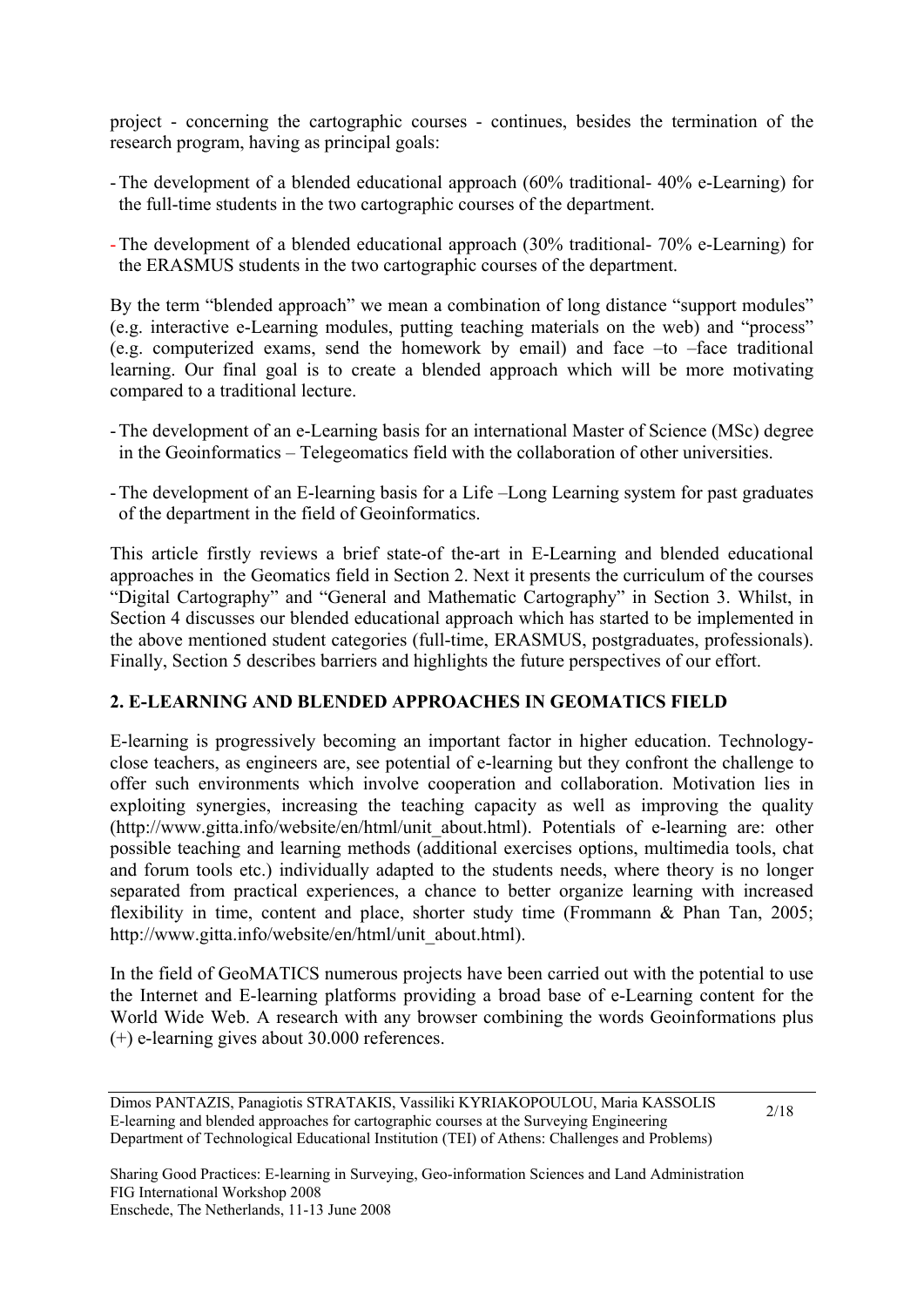In recent years, a number of important e-Learning projects evoked which influence our efforts. We should mention the GITTA – the Swiss Virtual Campus where from 2001 and 2004 a consortium of 10 interdisciplinary Geographic Information Science and Technology (GIST) teaching institutions from Swiss universities, Federal Institutes of Technology (ETH) and universities of applied sciences built up a modular online course suite. Originally the course was strictly for internal use by the partners only and not accessible without authentication. At the end of this program, the consortium agreed on an "open access" strategy and created open "GITTA community" that uses and maintains the GITTA course (Fisler & Weibel, 2006), GITTA (Geographic Information Technology Training Alliance) in Switzerland (http://www.gitta.info/ ([http://www.geo.unizh.ch/virtualcampus/gitta/\)](http://www.geo.unizh.ch/virtualcampus/gitta/)).

Also influential projects are the e-MapScholar

([http://edina.ac.uk/projects/mapscholar/a](http://edina.ac.uk/projects/mapscholar/)bout.shtml), the German project "GI-Multimedia for a new interdisciplinary course of studies" (www.geoinformation.net),

the project eduGI.LA network where Seven Latin-American and European GI institutes exchanged GI teaching materials; two partners executed two course modules in a virtual teaching session with Portuguese and German students (www.eduGI.net/eduGI.LA/), the CartouCHe project where three universities in Switzerland, ETH Zurich, University of Zurich and University of Applied Sciences Northwestern Switzerland initiated CartouCHe (Cartography for Swiss Higher Education), an e-learning modular project dealing with multimedia cartography, location based services and 3D applications. Each of these modules are made of five to ten lessons. Each lesson has a learning time of approx. 1 - 1.5 h. The learning time includes reading, working with interactive examples, and carrying out exercises. Beside small exercises in the lessons of the Multimedia Cartography module, an incremental exercise needs to be done. The modules are used in blended learning mode within the curricula of the three participating universities. Therefore, lectures, e-learning lessons and guided exercises are combined to make the learning more effective (Schnabel et al., 2007).

Next to the above, we should also mention the MIT's OpenCourseWare initiative which has acted as stimulator to similar projects all over the world [\(http://ocw.mit.edu/index.html\)](http://ocw.mit.edu/index.html), the project "Virtual Landscape" of the "E-Learning-Academic Network" (ELAN) in Lower Saxony in Germany. This project aims to develop an E-Learning-Environment for students in Earth Sciences, such as Geodesy, Geoinformatics, Geography, Environmental Studies, Landscape Planning as well as students in Applied Computer Science.

Also, the German project FerGI ((Fernstudienmaterialien Geoinformatik - engl.: distance learning material for GIS), the LEAP (Learning Effectiveness Alliance Program) at the Department of Spatial Sciences/ University of Curtin. (http://www.cage.curtin.edu.au/leap/ cp.Metternicht, G. , 2003), the WEBGEO project – development of web-based learning modules for the basic education in physical geography (http://www.webgeo.de - Saurer et al., 2004).

Another example is the *edu –EAC/23/05 oe 011* project aiming to the development of an elearning series of modules in Geoinformatics, with the participation of numerous universities such as the ITC the International Institute for Geo-Information Science and Earth Observation,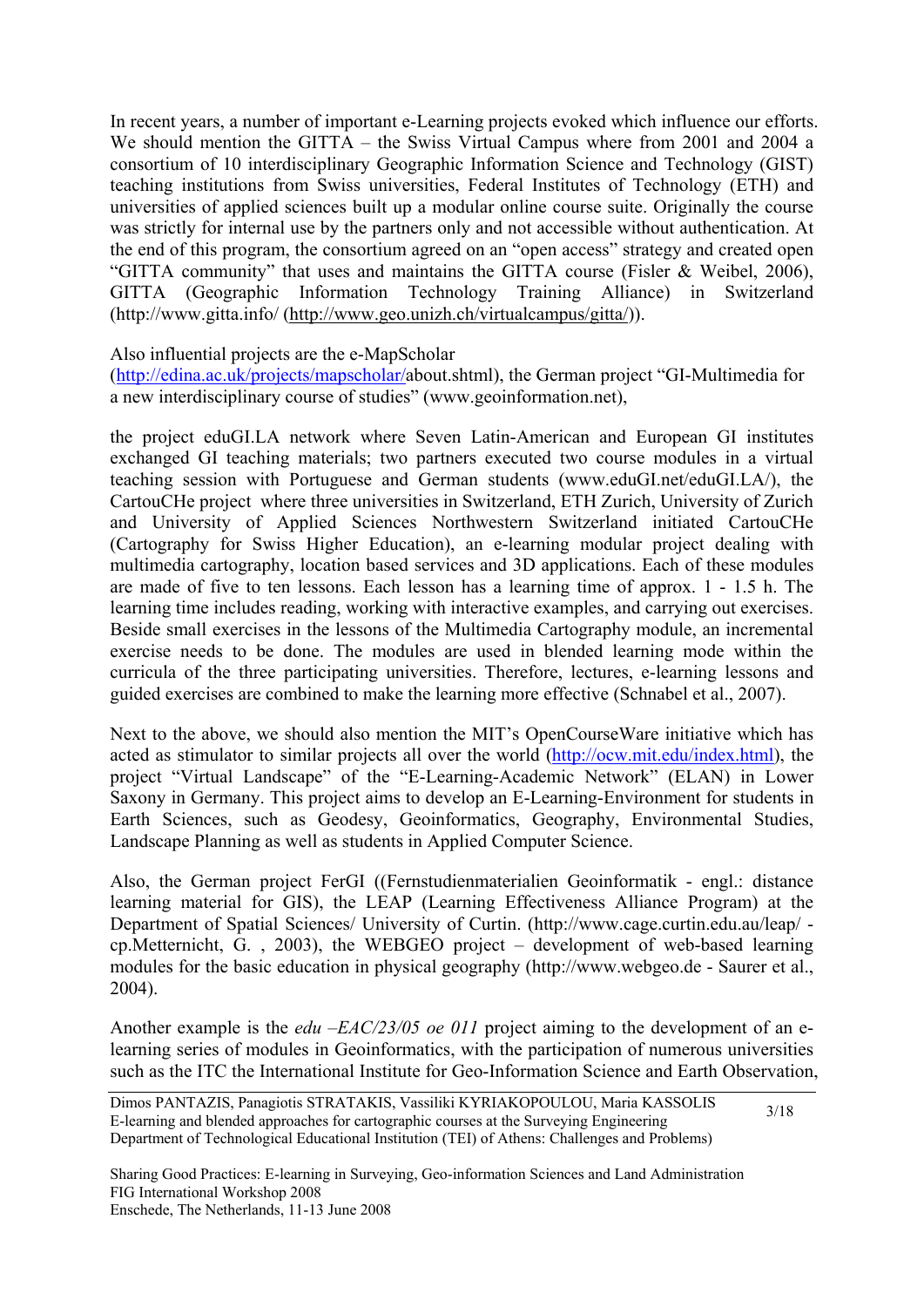Enschede in Netherlands for the module *Visualisation* [\(http://www.edugi.net/eduGI](http://www.edugi.net/eduGI)), the Department of Geography at Harokopio University of Athens (HUA), in Greece for the module "*Geographic Data Bases (Advanced)", the* Instituto Superior de Estatística e Gestão de Informação (ISEGI), Universidade Nova of Lisbon, Portugal for the module "*GeoSpatial Data Mining", the* Institute for Geoinformatics (IFGI), University of Münster in Germany for the module "*Project Management", the* University Munich, Munich, Germany for the module "*GI Standards",the* Department of Earth Sciences, Uppsala University (UU) in Sweden for the module "*Virtual Excursions in Earth Sciences", the* Department of Geoinformation and Cartography, TU Vienna in Austria for the module "*Data Quality", the* College of Geoinformatics, University of West Hungary (UWH) for the module "*Data Acquisition and Integration".* 

All these projects show the potential of e-Learning in geomatics / geoinformatics education field.

### **3. GENERAL AND MATHEMATIC CARTOGRAPHY & DIGITAL CARTOGRAPHY: THE STRUCTURE OF THE COURSES IN OUR DEPARTMENT**

Digital cartography courses in the USA and Canada are mainly taught in Geography departments. The structure of the courses includes, among other topics, scale, coordinate systems, projections, digital map topology, data acquisition, geocoding, and data compilation (http://www2.umt.edu/catalog/96-97/Geograph.htm; http://www.science.mcmaster.ca/geo/ undergraduate/crse\_descriptions.html).

Cartographic education in the UK has faced a significant threat since the Geography departments have reduced or removed cartography courses and replaced them with Geographic Information Systems (GIS) modules (Forrest & Fearnside, 2003). Generally, there are various differences in cartography courses among educational programs in European Universities (Meissner, 2003).

General and Mathematical Cartography and Digital Cartography in our department are 15 week mandatory courses of the  $3^{rd}$  and  $7^{th}$  semester respectively, consisting of theory lectures (3 hours per week) and laboratory sessions (3 hours per week). Each theory session is followed by a laboratory session.

In the laboratory sessions of General and Mathematical Cartography, students deal with exercises on maps reading and use the mathematical context of maps creating. In Digital Cartography, the laboratory sessions include demonstrations and exercises as well as a project which permits students to familiarize with techniques and applications of digital cartography in a more applied context. The course aims to introduce students to conceptual knowledge and hands-on training through lectures, tutorials, lab exercises, case studies and group work.

Both courses take into account "classic" (e.g. Merenne-Schoumaker, 1992) and modern methods and concepts for teaching cartographic/geographic materials in surveying education (Enemark, 2002). Both are quite similar with the cartographic courses of the Technical University of Athens (NTUA) and Aristotelio University of Thessalonica (AUTH) - in their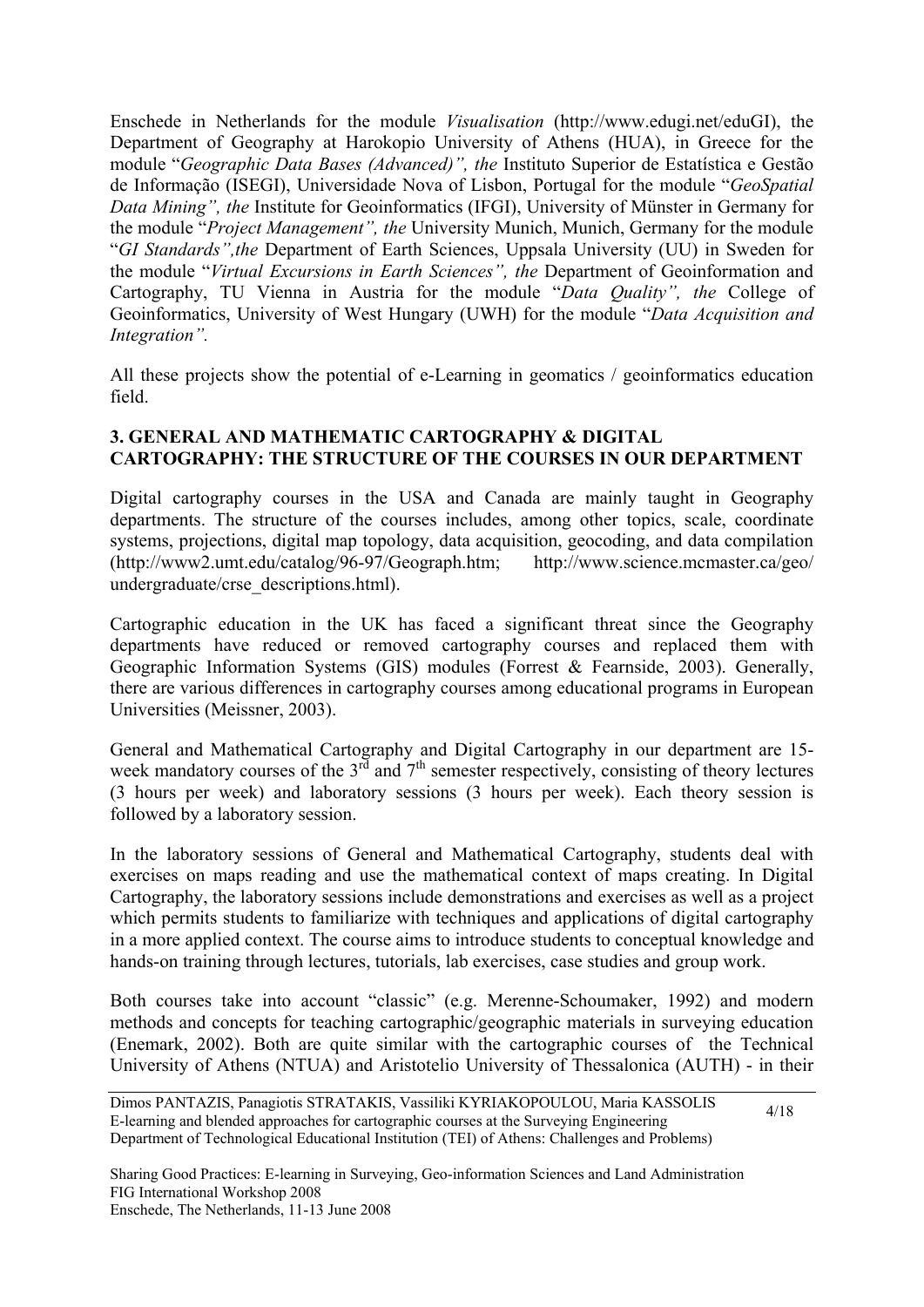Surveying and Rural Engineering Departments (Tsoulos, 1999; http://www.survey.ntua.gr/main/labs/carto/academic/courses-e.html; http://www.topo.auth.gr /Sproptall.html), where in fact E-learning, along with traditional teaching, is offered for cartographic courses (https://mycourses.ntua.gr/).

## **3.1 THEORY LECTURES**

The presence of students in theory lectures is not mandatory according to Greek universities' regulations. During lectures, the theory chapters are presented as they are organized in the semestrial schedule. Discussions and further analysis of the chapters are realized during theory sessions. In addition, invited speakers, experts of the public and private sector, present to the students various topics in the field of cartography - geoinformatics. The number of external speakers varies each year, whilst occasionally foreign researchers and professors have also given lectures. Students are advised to prepare themselves (e.g. study similar cases, research pertinent literature, etc.) in order to facilitate the discussion and understanding of the conference topic. It is also important to mention that the laboratory exercises as well as the semestrial project of the students are often distributed and discussed during lectures.

## **3.2 LABORATORY WORK**

During laboratory sessions, students are divided into groups of two and work together on weekly assignments. However, each of them has to work on an individual research project. All assignments have to be prepared with professional-level standards, neatness, accuracy, and appearance. Assignments must be submitted on the due date to avoid devaluation. Furthermore, students learn how to present their project and improve their presentation skills. In general, for each theory chapter a set of exercises and questions are addressed to students. Several styles of laboratory work are used for Digital Cartography, e.g.:

- -Demonstrations designed to display particular skills, given by the instructors.
- -Controlled assignments, wholly devised by the instructors that yield known results.
- -Structured questions, where students might be given an objective but they are free to choose a data set and they have to develop their own procedures and provide their own interpretations of the results.
- -Open questions. These require students to identify a problem, formulate it clearly, develop appropriate procedures, interpret results and consider their implications. Students are requested to develop the ability to research different types of information and have a critical point of view.
- -Research projects. Project topics might be selected by the students or instructors.

On the other hand, students of the  $3<sup>rd</sup>$  semester have to deal mostly with controlled assignments that yield known results.

Dimos PANTAZIS, Panagiotis STRATAKIS, Vassiliki KYRIAKOPOULOU, Maria KASSOLIS E-learning and blended approaches for cartographic courses at the Surveying Engineering Department of Technological Educational Institution (TEI) of Athens: Challenges and Problems)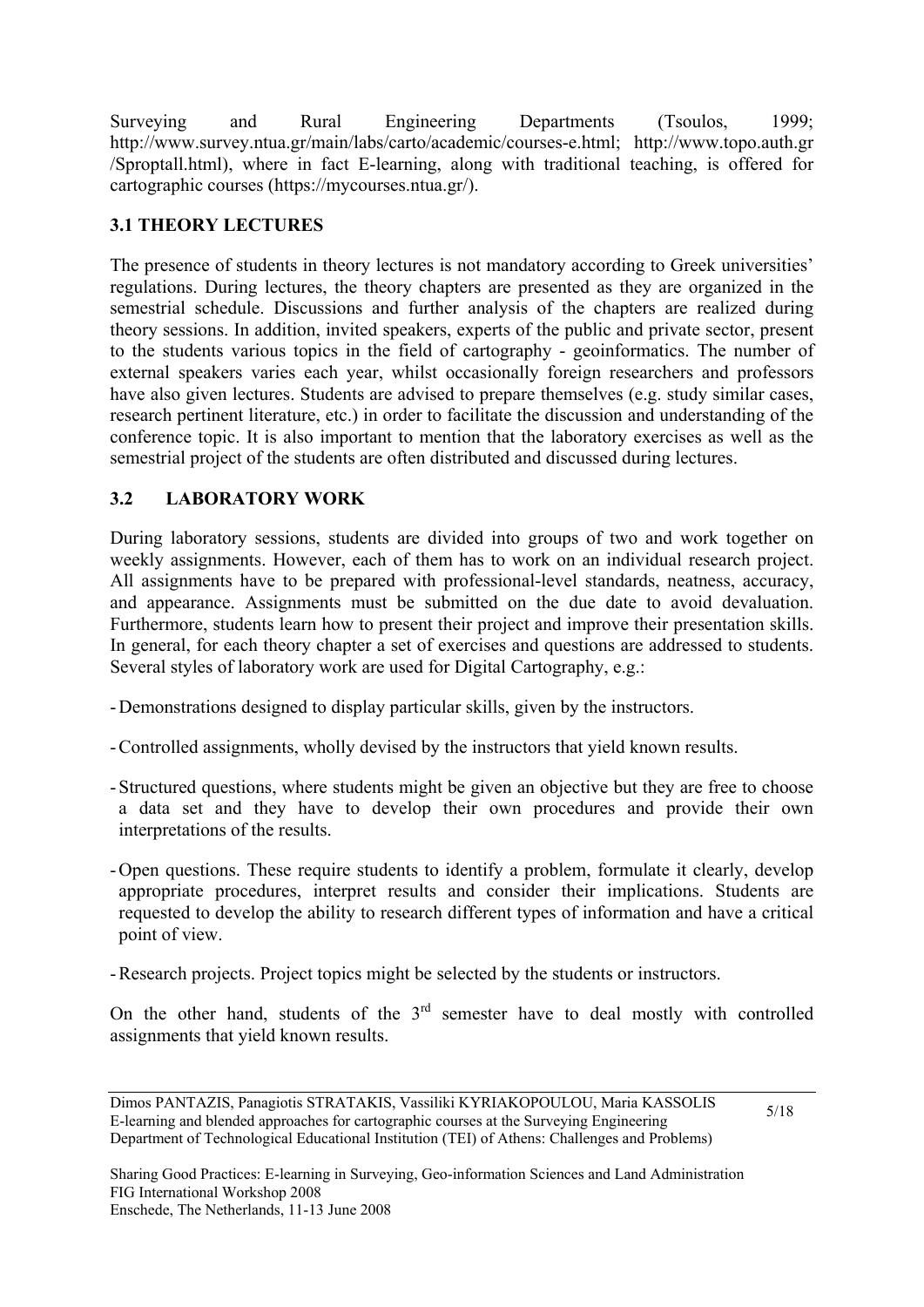### **3.3 CONTENT**

### **3.3.1 Digital Cartography**

The content of *"Digital Cartography"* has been designed keeping in view the emerging trends in the field of Geomatics and the emerging and modified needs of skilled manpower in the sub-field of Geoinformatics. This has been done recognizing that the traditional disciplines of photogrammetry, cartography, remote sensing and surveying cannot any longer be just autonomous but a closer collaboration between them could in most cases, speed up progress and the effectiveness of mapping.

Various topics are included in the course, such as: sources of digital geospatial data and methods of input, storage, display, and processing of spatial data, digitizing, scanning and editing of maps using various software, creation of hybrid data, generalization, map registration and compilation, real world and user coordinates, file import and export, attribute data attachment.

The study of spatial data structures and their application in digital cartography is a major topic. Raster and vector data structures are examined, as well as attribution schemes and topological models. Data transformation, information loss, data quality, and the role of metadata are also included. Conceptual and logical database design, building and coding of attributes, relating spatial and attribute data, using databases and database management are examined thoroughly.

More specifically the lectures are divided into chapters namely: Introduction, basic concepts and principles; Digital cartographic data types; Sources of digital geospatial data; Software and equipment; Geographical digital data characteristics; Spatial Database management. Planning levels; Conceptual modelling of spatial databases and CASE – tools; Spatial Database structures; Interrelation between digital maps and databases; Georeference; Digital terrain models; Cartographic generalization in digital maps; Metadata and data dictionaries; Quality and compatibility of geographic digital data. Exchange standards; Data compression; Cartography with satellite images; Automated vehicle systems and digital cartography; Digital maps on the internet; Geographic digital data for Greece.

The laboratory sessions mainly concern:

- -The understanding and practical implementation of the concepts of digital cartography and spatial databases as reported in theory lectures.
- -Familiarization with basic software and hardware used in digital cartography. Development of cartographic databases, conceptual models of alphanumeric and spatial databases, data dictionaries, topological relationships of cartographic data, digital maps' quality control. Raster and vector digitization.
- -Generation, update and digital map control.
- -Special issues (i.e. use of satellite imagery and aerial photography).

Dimos PANTAZIS, Panagiotis STRATAKIS, Vassiliki KYRIAKOPOULOU, Maria KASSOLIS E-learning and blended approaches for cartographic courses at the Surveying Engineering Department of Technological Educational Institution (TEI) of Athens: Challenges and Problems)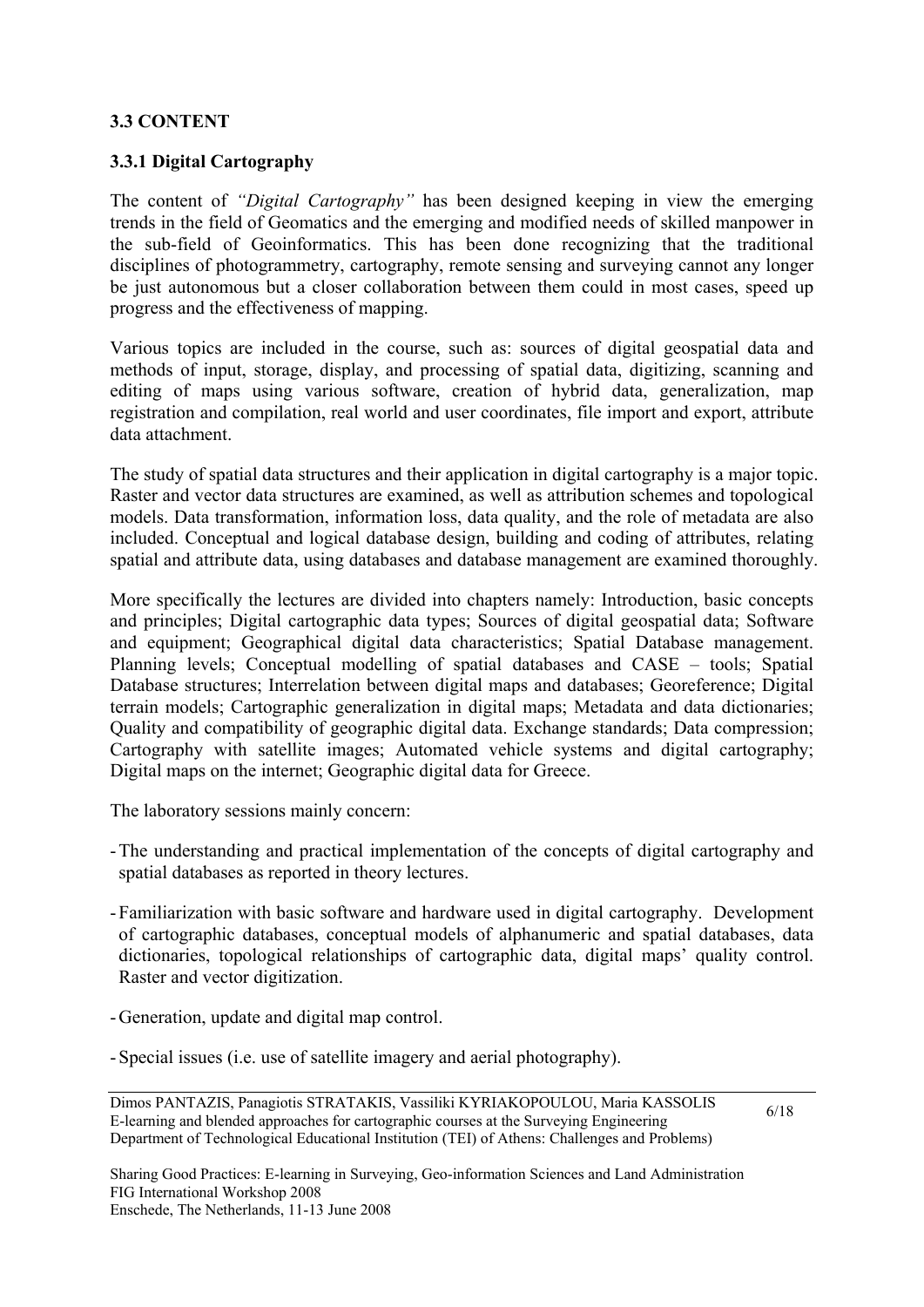Special attention has been given to the updating of the content of the course according to similar courses (e.g. Unwin, 1997) but also taking into account the everyday use of digital cartography in a lot of people's activities (GPS for car/boat navigation, maps in mobile phones, maps on the internet, etc).

### **3.3.2 General and Mathematical Cartography**

*"General and Mathematical Cartography"* is a basic course, addressed to students of the 3rd semester, that tries to cover all topics about maps composition and use. The chapters of lectures are namely: Introduction, basic concepts and principles, history of cartography; Cartographic data; Plane coordinates systems, transformations (Helmert, affine); Physical earth surface, sphere and ellipsoid, geographical and geodetic coordinates systems; Cartographic distortions; Cartographic projections; Use, selection, change of projections, change of ellipsoid; Greek maps cartographic projections, coordinate systems and ellipsoids; Topographical maps presentation, symbols, colour, relief; Place-names; Topographical maps; Generalization; Maps composition, publication, updating, revision; Cartometry; Maps production; Cartographic data publications and organizations; Special topics (maps and decision-making, propaganda, GIS, remote-sensing, photogrammetry); Maps use; Research.

The laboratory sessions aim at further understanding and practical implementation of the concepts reported in theory lectures by controlled assignments yielding known results. Students work either individual or in teamwork.

## **3.4 THE EXAMINATIONS AND TESTS USED**

The course examinations consist of two different test procedures; theory and laboratory. Theory counts for 50% of the final grade and laboratory work (assignments, individual project and exams) for the remaining 50%. To successfully pass the course, students must achieve in both exams a minimum of 50% of the final grade.

Theory exams consist of a set of multiple choice questions covering all the issues discussed during the course lectures. The overall percentage of students that pass on their first attempt is 50% to 60%. Although the students are eligible to repeat the test after a week, only 30% succeed in the second attempt. Mainly, this is due to the fact that it is impossible to cover the lack of previous study in one week only.

In the laboratory examinations of *"Digital Cartography",* each student has to demonstrate the knowledge that they have acquired during the semester. The questions asked include practical implementation that requires the use of the previously mentioned software. The assessment takes place in the laboratory and consists of an oral examination with questions on the methodology followed in using the software in order to get the results. The final grade is weighted by 40% for the weekly assignments, by 30% for the individual project and 30% by the laboratory examinations. It is remarkable that only 5% to 10% of students fail the laboratory part. This complies with recent studies confirming that students retain only 20% of what they hear, whereas in the case of hands-on experience up to 90% of the material studied may be retained (Coleman, 1998).

Dimos PANTAZIS, Panagiotis STRATAKIS, Vassiliki KYRIAKOPOULOU, Maria KASSOLIS E-learning and blended approaches for cartographic courses at the Surveying Engineering Department of Technological Educational Institution (TEI) of Athens: Challenges and Problems)

7/18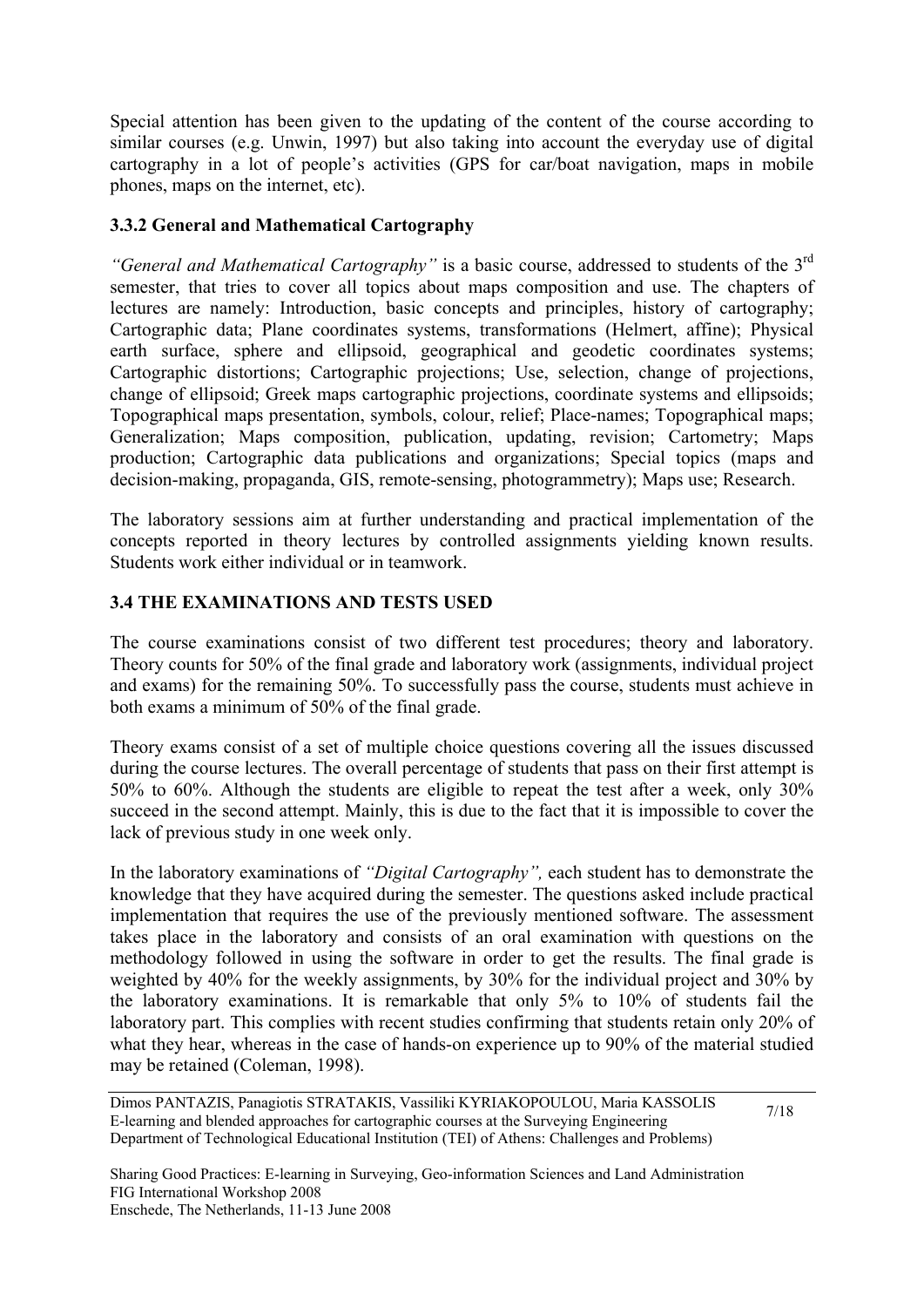The *"General and Mathematical Cartography"* laboratory grade results from the weekly assignments (30%), an individual project (10%) and final written exam (60%). The overall percentage of students that pass is 50% to 60%.

## **4. THE USE OF E-LEARNING AND BLENDED APPROACH**

The basic tool we have used to create our e-Learning platform is the E- class software. The Eclass is a software permitting the creation of educational E-learning platform via the web, making available a number of tools, for both synchronous and asynchronous education process. The synchronous tools include a "chat" facility (see further). The asynchronous tools incorporate a forum, e-mail, online tests to observe the progression of the students, and the option to store and organize various types of files (e.g. Word, Excel, and PDF) which the students may download. These materials can also comprise executable files provided by the teachers, which the students can download. In the forum, students may discuss their ideas, exchange opinions, and see their questions and difficulties answered. The e-mail is the medium through which students are contacted. Students can use the e-mail to ask for indications from the instructors and work out problems and difficulties in the learning process.

The core objective of our blended approach is to motivate the students to endeavour in using the educational resources we have gathered, having the following aims:

- 1. The increase of the students' participation in the educational process.
- 2. The increase of students' initiative.
- 3. The continuous self-assessment of the students.
- 4. The application of new multimedia technologies in the educational process.
- 5. The total computerization of the students' exams.

These aims are analysed further in the following paragraphs for each type of blended approach and for the four different categories of students.

## **4.1 A BLENDED EDUCATIONAL APPROACH (60% TRADITIONAL - 40% E-LEARNING) FOR THE FULL-TIME STUDENTS**

## **4.1.1 Why to introduce a Blended Approach in a traditional University?**

- A blended approach increases the students' participation in the educational process.

In fact, the students do not attend or participate in the theoretical courses. Consequently, there is lack in guidance from their professor so to go further in knowledge. Via mandatory Elearning exercises and essays students are obliged in a more substantial participation – perhaps rather interesting – because personal attendance of the student is possible to be established to a certain degree.

Dimos PANTAZIS, Panagiotis STRATAKIS, Vassiliki KYRIAKOPOULOU, Maria KASSOLIS E-learning and blended approaches for cartographic courses at the Surveying Engineering Department of Technological Educational Institution (TEI) of Athens: Challenges and Problems)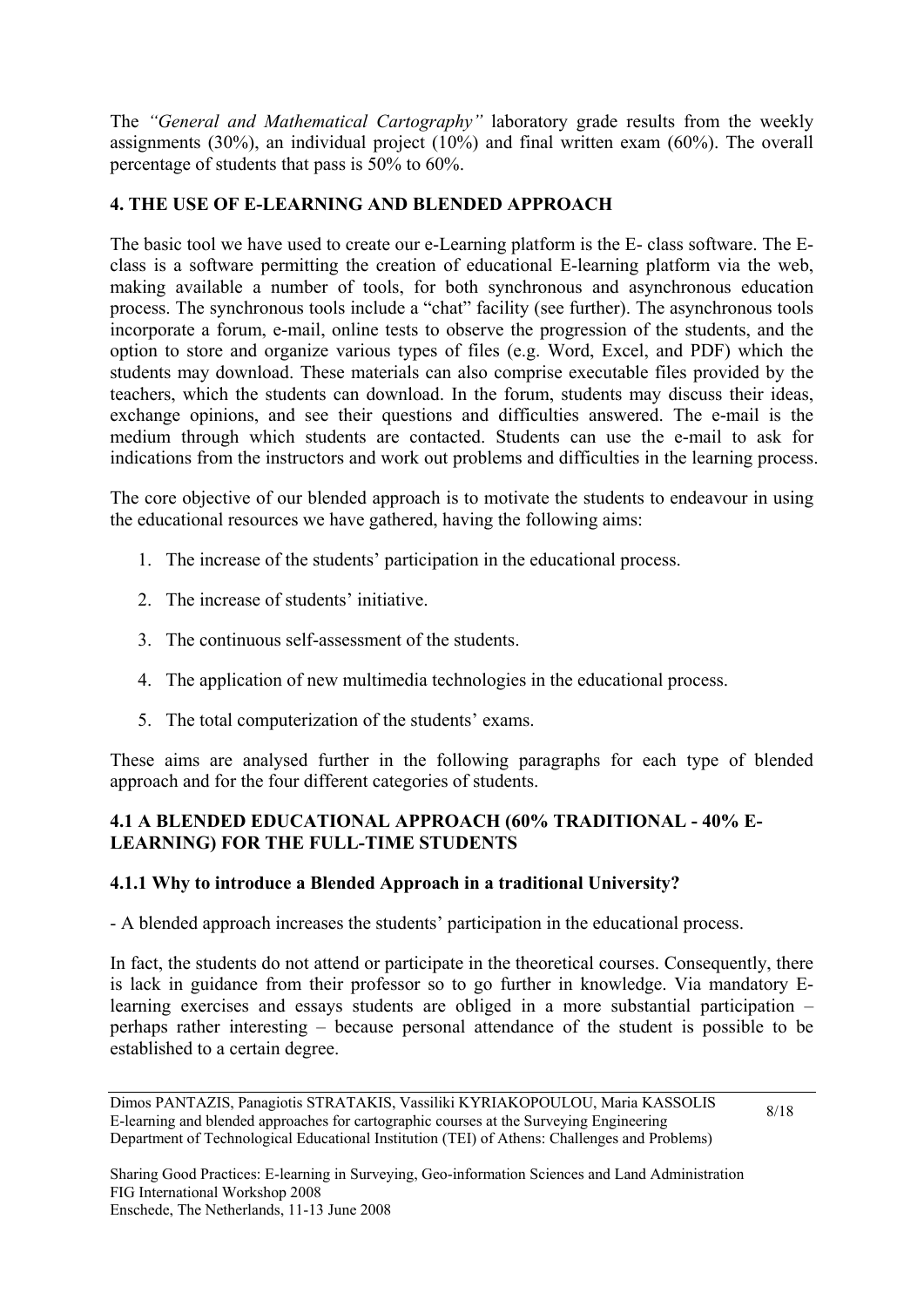- A blended approach increases the students' initiative.

The students are urged to search sources that we have already found and during the process to investigate further. The existence of a structured base of knowledge which the student can use with flexibility but also is forced to handle it alone, is a fundamental factor in increasing the student's initiative.

- A blended approach stimulates the continuous self-assessment of the students.

Self-assessment tests will be available - by the time of writing this article are under construction- to allow the direct self-assessment of every student in particular chapters, techniques and subjects of the course. Such tests, according to the large number of students and the rigid interrelation between the professor and the students that dominates our university could not take place via traditional methods.

- A blended approach facilitates the application of new multimedia technologies in the educational process.

Three-dimensional and two-dimensional graphics, videos, sounds etc. and ancillary tools attract particularly younger generations and on the other hand distinctly assist in teaching and in comprehending issues that specifically involve spatial – cartographic depiction. The way of storing such files and their structured disposal to students through an E-learning approach is considered the best compared to any other method (i.e. CD distribution, flash-memory disks, etc.).

- A blended approach incites the total computerization of the students' exams.

The course exam -at least one part of them- takes place with a computerised way through various kinds of quizzes. The results appear in printed form directly and immediately after the exam ends.

### **4.1.2 What have we achieved until now**

Figures 1, 2 and 3 below, show the webpage of our E-learning platform. The links are all operational and correspond to both courses in Greek which are addressed to the Greek fulltime students. However, the third link, shown in figure 1, corresponds to the course "Digital Cartography and Cartographic Databases" (in english) for the ERASMUS students which is discussed in the following section.

We have established our platform on a central website and server of our University, in which lecturers and professors may locate their lecture material (i.e. notes, diagrams, even videos etc.). Our students have access rights to these materials, and so they can prepare the lessons quite before the lectures. It is also practical for submitting assignments and constructive in communicating with the lecturers, conducting discussions or even tutorials. Specifically for our cartography courses, samples of local and international digital data of different kind, (satellite images, vector data, raster data, etc,), are also stored in the server for use among students and staff.

9/18

Dimos PANTAZIS, Panagiotis STRATAKIS, Vassiliki KYRIAKOPOULOU, Maria KASSOLIS E-learning and blended approaches for cartographic courses at the Surveying Engineering Department of Technological Educational Institution (TEI) of Athens: Challenges and Problems)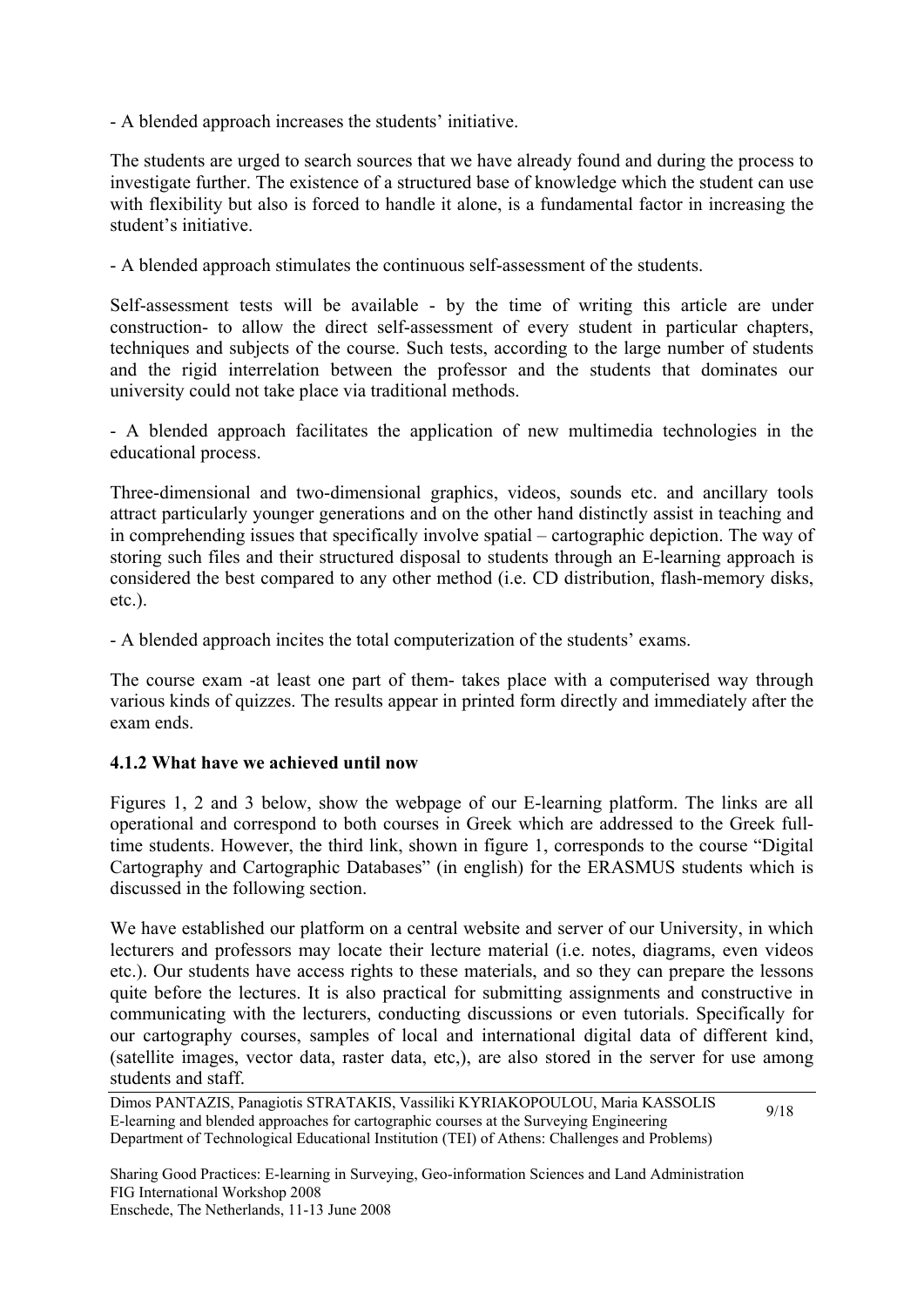Χρήστης: Δήμος ΠΑΝΤΑΖΗΣ

e-κπαίδευση



Figure 1: The initial page of the e-class

The rating of each exercise is announced to students through E-class together with a common list of corrections and warnings. That is a very advantageous method firstly, because the students may view everybody's mistakes. Secondly, it is helpful for the teachers because they avoid repeating corrections and warning on individual basis in the written examination. However, we should mention that this lack of individual communication with each student on their mistakes generates a difficulty, but the teacher may always spare time to students for giving answers, explanation and guidance on individual basis in the classroom.

#### **Chat tool**

The chat tool, as shown in figure 2, can be used for live conversation between students and the professor in order to solve specific problems and to answer questions related to the course. The students can ask a question and receive reply that is visible to anyone registered in the course. The effective use of chat tool requires a time schedule for the conversations between the students and the professor that can be agreed according to the course needs. The chat tool gives the capability to the professor to save all the conversations in text files and to keep records for future use.

Dimos PANTAZIS, Panagiotis STRATAKIS, Vassiliki KYRIAKOPOULOU, Maria KASSOLIS E-learning and blended approaches for cartographic courses at the Surveying Engineering Department of Technological Educational Institution (TEI) of Athens: Challenges and Problems)

10/18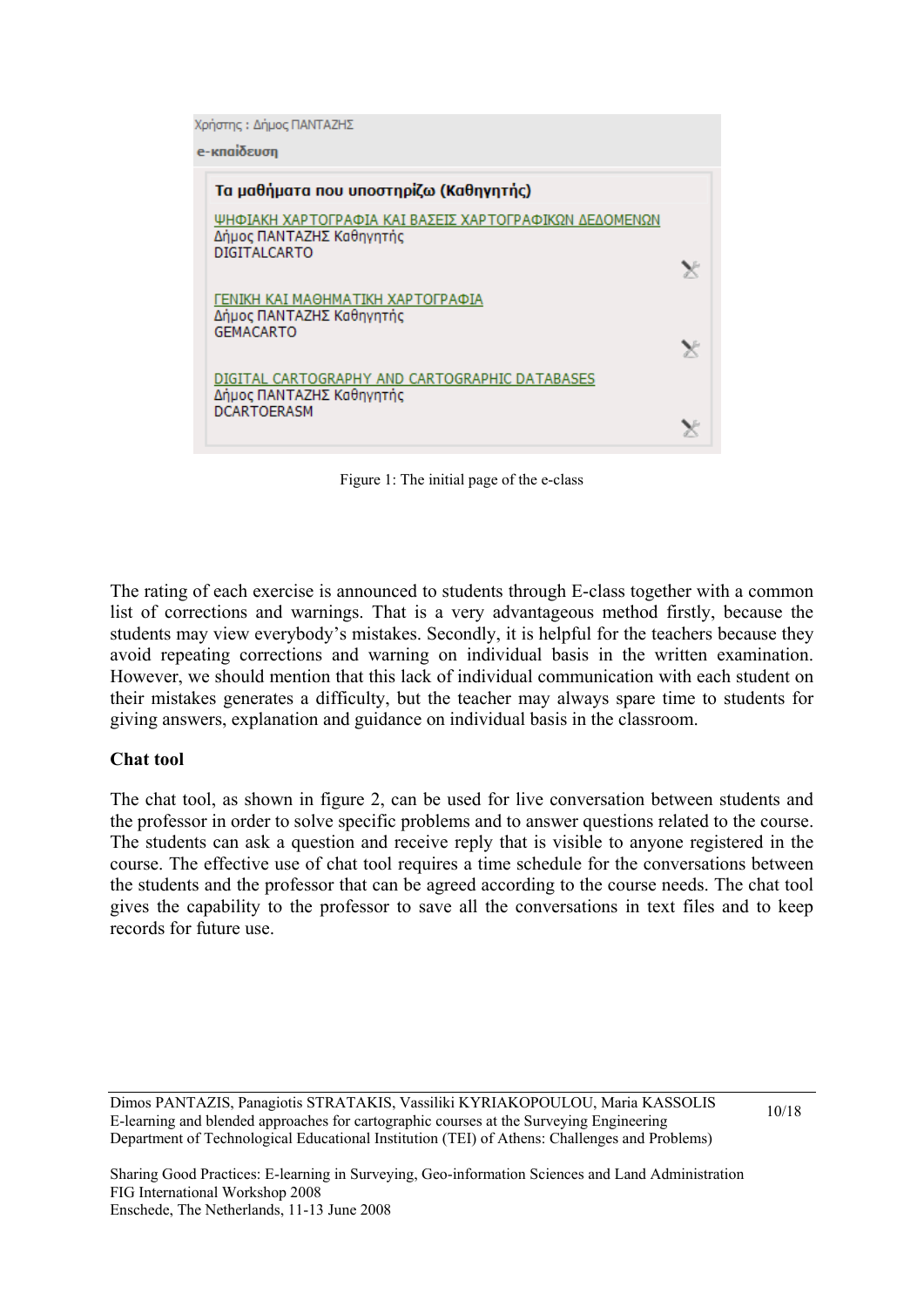

Figure 2: The contents of the course "Digital Cartography and Cartographic Databases"

### **Forum**

The forum for each course is also useful because it helps the professor to organize specific thematic sessions that are related to the course content. These sessions are organized in such a way that reduces the questions related to the course structure and provides useful information on how to work at the exercises. In the forum, students are invited to post their opinion for various topics and to receive replies from all the registered users (professors and students). All the information is available to the students during the whole semester. The professor can reorganize the forum every semester according to the feedback that receives from the students of the previous semester.

|                                                                                       | Κεφάλαιο 1<br>亡 |                            |  |  |   |         |                                                           |                      | Πάνω              |       |
|---------------------------------------------------------------------------------------|-----------------|----------------------------|--|--|---|---------|-----------------------------------------------------------|----------------------|-------------------|-------|
|                                                                                       |                 | Ovoua                      |  |  |   |         | Μέγεθος Ημερομηνία Διαγραφή Μετακίνηση Μετονομασία Σχόλια |                      | Ορατό /<br>Αόρατο |       |
| Dimos PAN<br>E-learning<br>Departmen<br>Sharing Go<br><b>FIG</b> Interna<br>Enschede, |                 | Ασκήσεις                   |  |  | × | ∎•∎     | мÁ                                                        | BLAH<br>Blah<br>Blah | $\bullet$         | 11/18 |
|                                                                                       |                 | Βιβλιογραφία               |  |  | × | B→B     | мÁ                                                        | BLAH<br>Blah<br>Blah | $\bullet$         |       |
|                                                                                       |                 | Δεδομένα                   |  |  | × | ∎•∎     | мÂ                                                        | BLAH<br>Blah<br>Blah | $\bullet$         |       |
|                                                                                       |                 | Εικόνες-<br><u>πίνακες</u> |  |  | × | ∎•∎     | мÁ                                                        | BLAH<br>Blah<br>Blah | $\bullet$         |       |
|                                                                                       |                 | Σημειώσεις<br>θεωρίας      |  |  | × | ∎•∎     | мÁ                                                        | BLAH<br>Blah<br>Blah | $\bullet$         |       |
|                                                                                       |                 | Σύνδεσμοι                  |  |  | x | +≣<br>圕 | нoЙ                                                       | BLAH<br>Blah<br>Blah | $\bullet$         |       |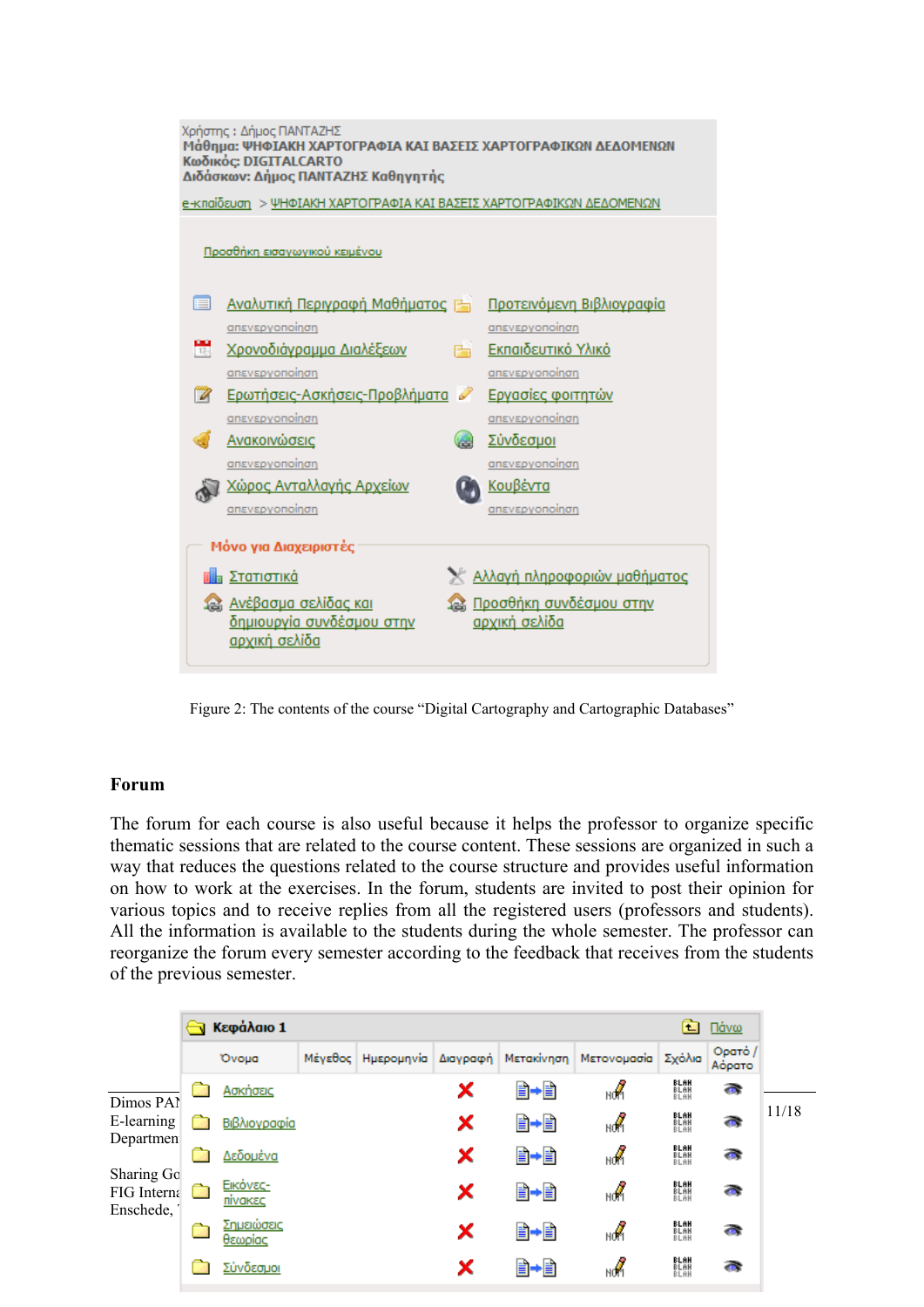Figure 3: The contents of the first chapter for the course "Digital Cartography and Cartographic Databases"

### **4.1.3 Advantages & disadvantages, profits & problems: our experience**

The blended educational approach we are trying to adopt has several and crucial advantages, namely:

- Students have access in the educational material and are able to prepare the lessons earlier before the lectures.

- The collaboration of the teaching stuff improves, (in our case there is one professor and three scientific assistants), which essentially helps to integrate the role of teachers.

- In cases where a lecture is missed, mainly due to strikes, or to the student's absence, the Elearning platform provides the student with the opportunity to obtain the necessary material to get going.

- Facilitates the students' work at home because the E-learning platform offers effortless distribution of the educational material, independent of space and time, with the potentialities of hypertext, multimedia, etc.

We should mention though the following difficulties and disadvantages of this method which we are nevertheless prepared to overcome:

- Execution and use of E-learning and blended approach requires new competencies of faculty members and should take into account the capabilities and limitations of the teachers.

- There is lack of time from the professors – academic stuff (at list at the beginning of the semester) to prepare and manage the E-learning platform and deal with both the technical and educational barriers.

- There are obstacles with students that are less self-disciplined in submitting their work and following up the specific dates of deadlines brought out in the e-learning platform.

12/18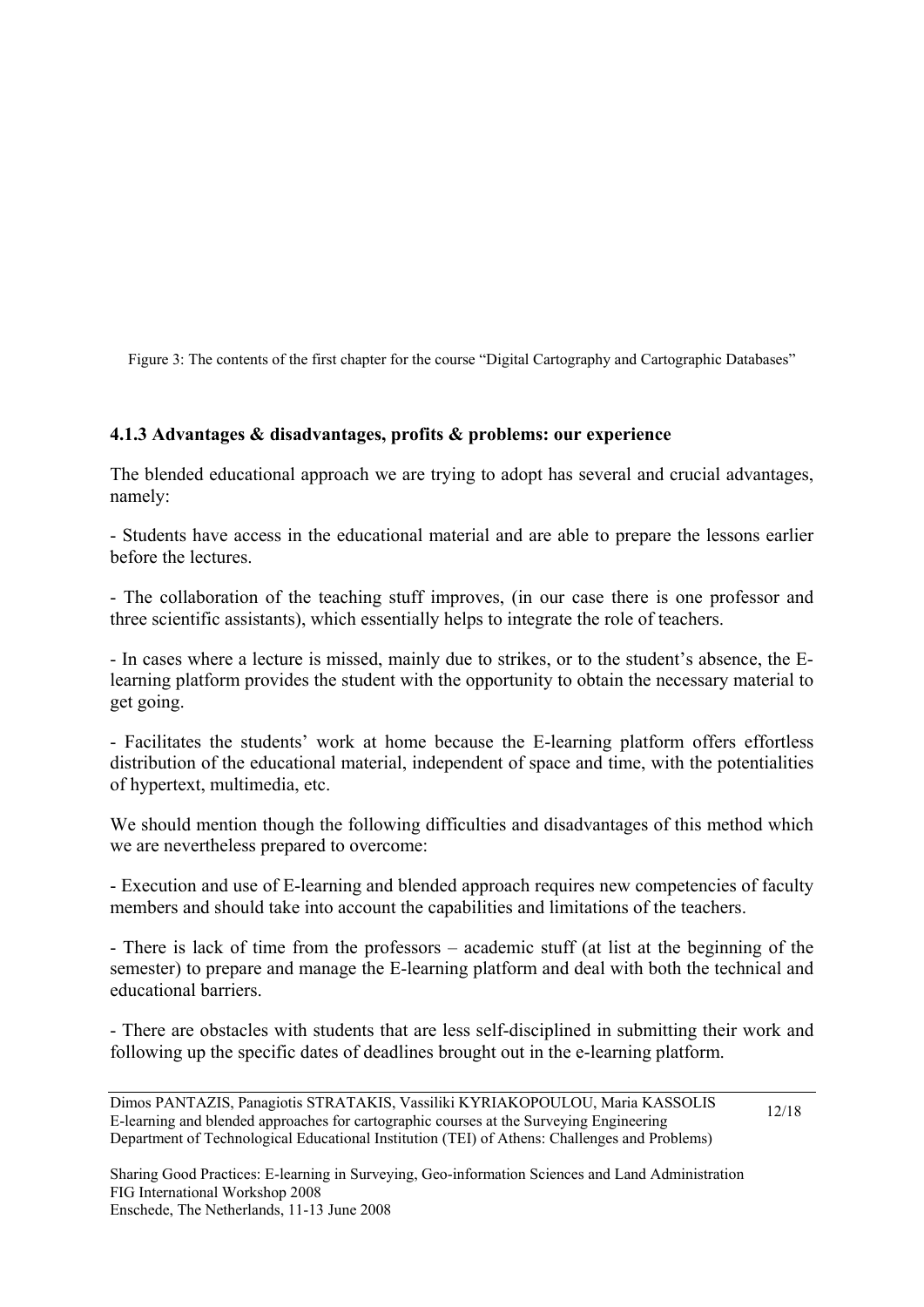- There are technical problems (unreliability of networked services, problems in computing services, and so forth).

## **4.2 A BLENDED EDUCATIONAL APPROACH (30% TRADITIONAL - 70% E-LEARNING) FOR THE ERASMUS STUDENTS**

### **4.2.1 Why to introduce a blended approach in a traditional University for the ERASMUS students?**

Definitely all the above pros and cons also apply for this category of students. The ERASMUS students are an important part of our Institution hence these students reflect directly on our educational standards, and other numerous university facilities which are very important for the well-being of a European student. We have often traced the phenomenon of marginalization and downgrading the provision of knowledge to a simple reading of a foreign book from the library. It is crucial therefore to develop such methods for the ERASMUS students in order to battle with the problem of poor knowledge which is far from the desired standards of educational assistance to these students.

Indeed, the development of a specific educational structure of the Cartographic courses in English for the ERASMUS students, which in it's greater part is computerized, is substantial in facilitating the communication (through the system) between the students and the professor and also fully operational. Additionally, an important goal here is to manage these particular courses effectively in order to create a substantial, standardized and proper assistance to the ERASMUS students because so far their medium- low number in the Greek universities does not practically allow the creation of multilingual sessions.

For the time being, it is a challenge and a message of appreciation from our current ERASMUS students, to achieve more in this field of mediating knowledge and satisfying proper educational standards.

### **4.2.2 What have we achieved so far**

By the time of writing this article, we are at the stage of translating the Greek educational material of our E-learning platform in English, French, Italian and Spanish.

### **4.2.3 Advantages- disadvantages, profits and problems: our experience.**

So far, we have lack of feedback regarding this approach hence now the ERASMUS students follow the traditional method of lecturing. Although the English version is nearly completed, we are at a pilot stage of testing and final corrections so to become operational.

### **4.3 AN E-LEARNING BASIS FOR AN INTERNATIONAL MASTER OF SCIENCE DEGREE**

Further, we aim to the creation of a postgraduate degree (MSc) on the Geoinformatics – Telegeomatics field with the collaboration of other universities based on an E-learning approach. It is in fact a strategic target of our Department. The core idea is to create an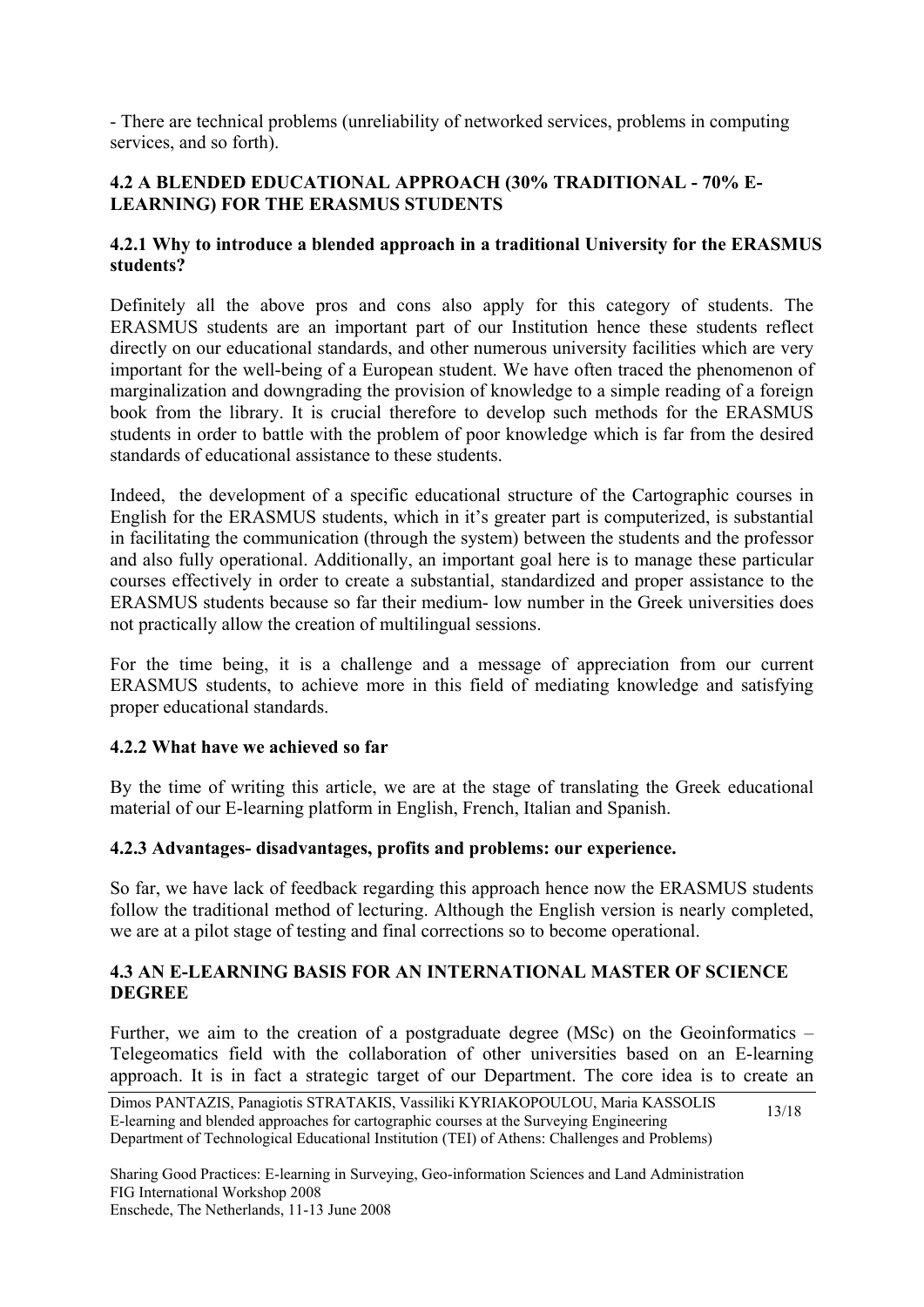international degree in this field oriented to an educational blended platform which will facilitate the contacts and reduce the expenses of the students through the virtual visit of the student. Apparently, this scheme may attract students from many EU countries and so forth.

### **4.4 AN E-LEARNING BASIS FOR A LIFE –LONG LEARNING SYSTEM FOR THE PAST-TIME GRADUATES OF THE DEPARTMENT**

Similar programmes of Life-Long Learning have already been developed in the Greek educational system (Koutsopoulos, 2005; Maniadhakis, 2004). However, we should acknowledge a general weakness of the Greek Educational Institutions of Higher Education to offer qualitative Life-Long Learning programmes, not only to the graduates but also to the wider public, without bureaucratic procedures, time and spatial restrictions.

Progressively we aim to the creation of a parallel structure for a Life-Long Learning educational platform for the graduates of the Department in the Cartographic field. Yet, this may apply to every interested party involved in this field. Apparently, we isolate the mediation of knowledge from granting degrees and diplomas.

## **5. CONCLUSIONS - PERSPECTIVES**

In this article we have briefly presented the barriers of a blended educational approach for both the courses of "General and Mathematic Cartography" and "Digital Cartography and Spatial Databases" of the Department of Surveying Engineering at the School of Technological Applications (TEI) in Athens. The undergraduate students of the Department, the undergraduate ERASMUS students of the Department, the graduates or other interested parties (Life-Long Learning) and the post-graduate students in the field of Geoinformatics-Telegeomatics, are the four kinds of users involved in using a blended educational approach.

A step-by-step incremental approach and the logic of "one step at the time" are in our case the bets practices to implement with success our blended educational approach in the cartographic courses of our department.

In the near feature we also plan to add other useful materials like census data, satellite data, raster and vector data, cartographic data, environmental data etc. so that research or a dissertation with these data would become convenient. Via our blended educational approach we are oriented to improve the self – study with E-learning process, the communication and exchanges between students and educational stuff, to facilitate the answering to questions (with creation of a-priori questions - answers catalogue which would be enriched continuously.

In any case, we underline that the technology should not drive the pedagogic approach/model of the teachers but help them deliver the pedagogic model that they are comfortable with (India). Finally, let us mention Parihar's (2004) words: "teachers will, however, always be needed!".

Dimos PANTAZIS, Panagiotis STRATAKIS, Vassiliki KYRIAKOPOULOU, Maria KASSOLIS E-learning and blended approaches for cartographic courses at the Surveying Engineering Department of Technological Educational Institution (TEI) of Athens: Challenges and Problems)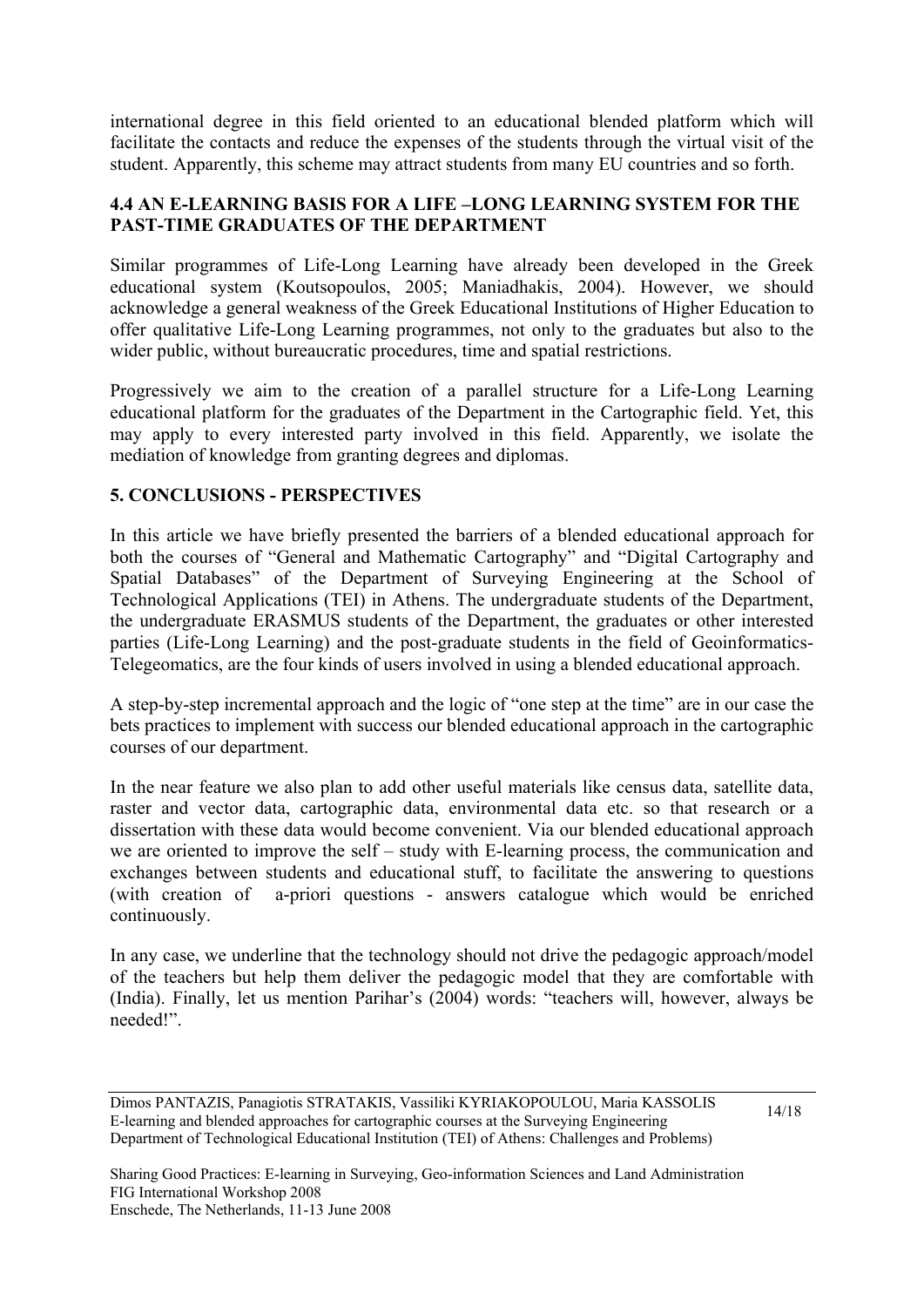### **ACKNOWLEDGEMENTS**

This project is partially funded by the European Union within the framework of the Research program for the Higher Education "Archimedes".

### **REFERENCES**

Coleman, D.J. (1998) Applied and Academic Geomatics into the Twenty-First Century, *Proceedings of FIG Commission 2,* pp. 39-62, *the XXI International FIG Congress,* Brighton.

Enemark, S. (2002) International Trends in Surveying Education, *FIG XXII International Congress*, Washington, D.C. USA

Fisler, J., Weibel, R., (2006) GITTA: Open content material for GIS education, Proceedings EUGISES 2006, 7-10 September, Krakow.

Forrest, D. and Fearnside, T. (2003) Whither cartographic education and training in the United Kingdom?, Proceedings *of the 21st International Cartographic Conference (ICC) 'Cartographic Renaissance'*, 10-16 August, pp. 2174-2180, Durban, South Africa.

Frommann U., Phan Tan, T.-T. (2005) On the didactical potential of e-learning courseware, Proceedings of the ISPRS working group VI/1 - VI/2 'Tools and Techniques for E-Learning', 1-3 June Potsdam

Koutsopoulos, K. (2005) Distance learning seminars in Geographic Information Systems, *Bulletin of Pan-Hellenic Association of Surveying Engineering*, No. 171, pp. 56-57, (in Greek).

Maniadhakis, M., (2004) Necessity and requirements for the development of long life distance learning systems on geographic information systems, *Proceedings of*  $7<sup>th</sup> Pan-$ *Hellenic Geographical Conference*, 14-17 October, pp. 619-623, Mytilene (in Greek).

Merenne-Schoumaker, B. (1992, ed.) Didactique de la Geographie, *Bulletin de la Societe Geographique de Liege*, Societe Geographique de Liege

Meissner, W. (2003) National differences in education and examination in Cartography, *Proceedings of the 21st International Cartographic Conference (ICC) 'Cartographic Renaissance'*, 10-16 August 2003, pp.753-760, Durban, South Africa.

Reeve, D., Hardwick, S., Kemp, K. and Ploszajksa, T., (2000) Delivering Geography Courses Internationally, *Journal of Geography in Higher Education*, Vol. 24, No. 2, pp. 228-237.

Schnabel, O., Stopper, R., Hurni, L. (20070 New modular approach for knowledge transfer in multimedia cartography: The e-learning project CARTOUCHE, Proceedings of the International Cartographic Conference, Theme 4, Oral 2, Moscow.

Dimos PANTAZIS, Panagiotis STRATAKIS, Vassiliki KYRIAKOPOULOU, Maria KASSOLIS E-learning and blended approaches for cartographic courses at the Surveying Engineering Department of Technological Educational Institution (TEI) of Athens: Challenges and Problems) 15/18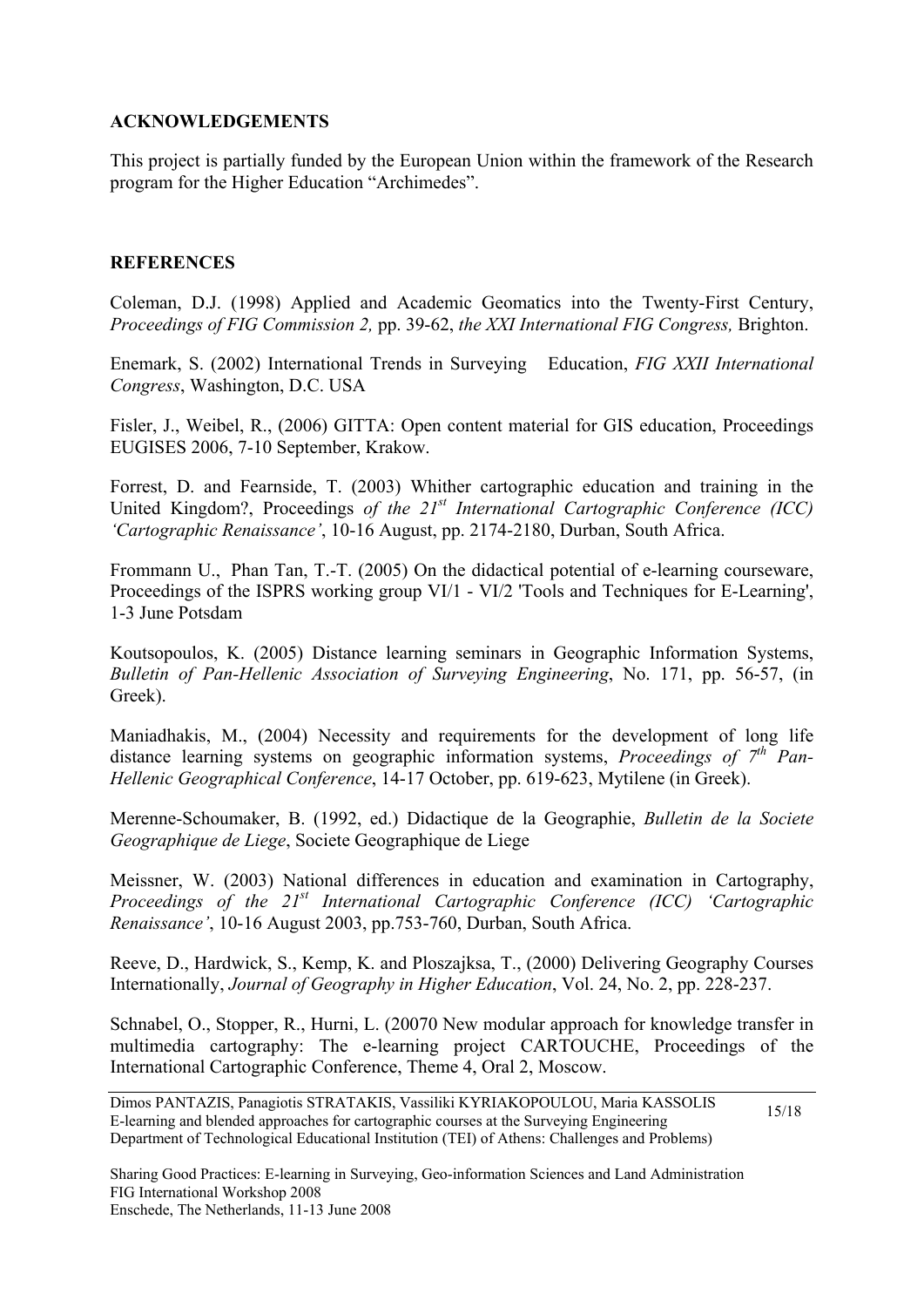*Seema M Parihar (2004)* INTEGRATING ROLE OF TEACHERS Geo-informatics in higher education February , [www.i4donline.net](http://www.i4donline.net/)

Tsoulos, L. (1999) *Digital Cartography*, National Technical University of Athens (NTUA) (in Greek).

Unwin, D.J. (1997) Curriculum Design for GIS, *NCGIA Core Curriculum in GIScience*, <http://www.ncgia.ucsb.edu/giscc/units/u160/u160.html> (accessed April 11, 2005).

#### **Other sources**

National Technical University of Athens, Undergraduate courses, [http://www.survey.ntua.gr/main/labs/carto/academic/courses-e.html.](http://www.survey.ntua.gr/main/labs/carto/academic/courses-e.html)

https://mycourses.ntua.gr/ (last access April 2008)

Aristoteleion University of Thessaloniki, Undergraduate courses, <http://www.topo.auth.gr/gr/>. ,<http://www.topo.auth.gr/Sproptall.html>

GITTA, http://www.gitta.info/website/en/html/unit\_about.html (last access April 2008) ; (http://www.gitta.info/ - cp. Lorup, E.J. & S. Bleisch, 2003) (<http://www.geo.unizh.ch/virtualcampus/gitta/>)).

([http://edina.ac.uk/projects/mapscholar/about.shtml\)](http://edina.ac.uk/projects/mapscholar/about.shtml),

([www.geoinformation.net\)](http://www.geoinformation.net/)

([www.eduGI.net/eduGI.LA/](http://www.edugi.net/eduGI.LA/))

([http://ocw.mit.edu/index.html\)](http://ocw.mit.edu/index.html),

(http://www.cage.curtin.edu.au/leap/ - cp.Metternicht, G. , 2003)

(http://www.webgeo.de - cp Saurer et al., 2004),

(<http://www.edugi.net/eduGI>).

University of Modena, University catalog 2004-2005, [http://www2.umt.edu/catalog/96-](http://www2.umt.edu/catalog/96-97/Geograph.htm) [97/Geograph.htm](http://www2.umt.edu/catalog/96-97/Geograph.htm).

McMaster University, Course list, [http://www.science.mcmaster.ca/geo/undergraduate/crse\\_descriptions.html](http://www.science.mcmaster.ca/geo/undergraduate/crse_descriptions.html).

Dimos PANTAZIS, Panagiotis STRATAKIS, Vassiliki KYRIAKOPOULOU, Maria KASSOLIS E-learning and blended approaches for cartographic courses at the Surveying Engineering Department of Technological Educational Institution (TEI) of Athens: Challenges and Problems)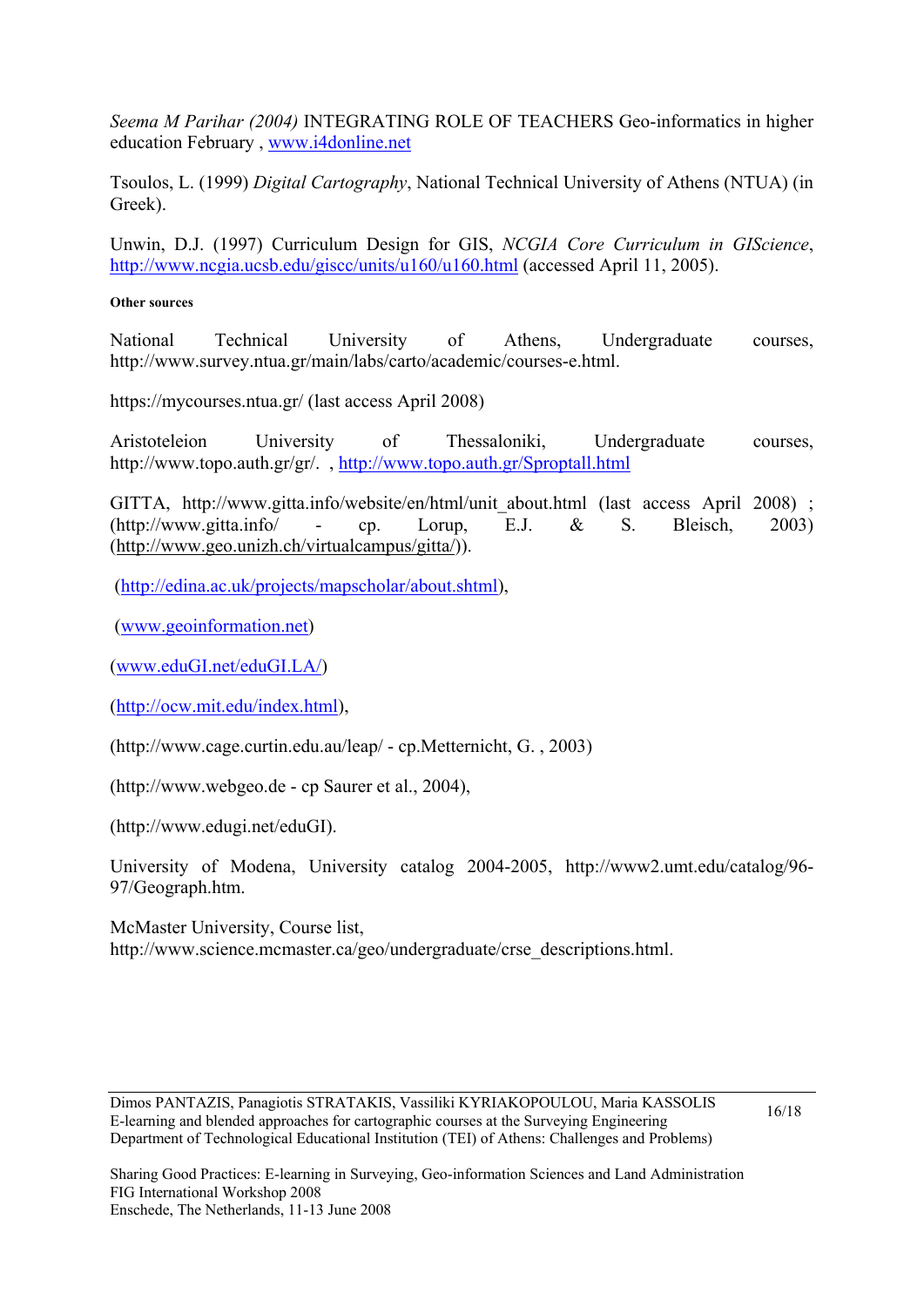### **BIOGRAPHICAL NOTES**

**DIMOS N. PANTAZIS** is a Professor at the Technological Educational Institution (TEI), Athens, Greece since June 1999. His research interests are Geographic Information Systems and database design, organisations re-engineering, digital cartography, GIS implementation methods, metadata, CASE-tools and spatial analysis. He is the co-author of the book "Conception de SIG – Méthode et Formalisme, 1996 (Eds.) Hermès: Paris" and of numerous scientific papers and book chapters in the field of Geomatics. Before the academic post in Greece, D. N. PANTAZIS was an Assistant Professor at the University of Liege (ULg)- Belgium (Laboratory SURFACES-Geomatics Unit). He was also responsible of several GIS Projects for Regional and Local Governments at different countries (Luxembourg, Greece, Belgium, Senegal, Cameroun, etc.). He has also served for 2 years as a Research Engineer at the Belgian "Fonds National de Recherche Scientifique" (FNRS) in the Geographic Information Systems research field. Born in 1963 and graduated from the Land Surveying and Rural Engineering Department at the Aristotelion University (AΠΘ), Thessaloniki, Greece. D. N. PANTAZIS has a Ph.D. in Geographic Sciences from the University of Liege, Belgium, a M.Sc. in Environmental Protection and Water Resources Management from the Federal Polytechnic School of Lausanne (EPFL), Switzerland, and also a post-graduate diploma in Information Systems from the Institute of Higher Studies in Public Administration of Lausanne, Switzerland. E-mail Address: [pantdonz@otenet.gr](mailto:pantdonz@otenet.gr)

**VASSILIKI KYRIAKOPOULOU,** Surveying Engineer, is an application professor at the Surveying Department, School of Technological Applications, of the Technological Educational Institution (T.E.I.), Athens, Greece, since September 1998. Since 1987 she is working in private and public projects in the area of surveying and urban planning studies as well as in research programs of the National Technical University of Athens (N.T.U.A.). She graduated from the School of Surveying of N.T.U.A. in 1987 and has a MSc in Geoinformatics from N.T.U.A.. She is a member of the Research Group SOCRATES. Her research interests include digital cartographic databases, Digital Elevation Models (DEM) and Computer Aided Drawing (CAD) especially in applications of digital cartography and cultural heritage, geometrical recording of monuments and archaeological excavations, both terrestrial and underwater, as well as application of new technology in surveying.

**PANAGIOTIS STRATAKIS** studied Geography at the University of the Aegean, Greece and obtained a Master's degree in GIS for Business and Service Planning at the University of Leeds, UK. Since 2003 he is working at the Technological Educational Institution (T.E.I.) of Athens and at the University of the Aegean as a teaching staff. He is also a PhD candidate and researcher of the National Technical University of Athens (NTUA) in the Department of Urban and Regional Planning. His publications include congress papers related to digital cartography, rural development and educational topics. His research interests include regional development, GIS applications, spatial analysis, digital cartography and remote sensing. Email Address: [pstratak@central.ntua.gr](mailto:pstratak@central.ntua.gr)

**MARIA KASSOLIS,** is a lecturer – research associate at the Civil Works Technology Department, School of Technological Applications, of the Technological Educational Institution (T.E.I.), Athens, Greece. She has a Ph.D. from the School of City and Regional